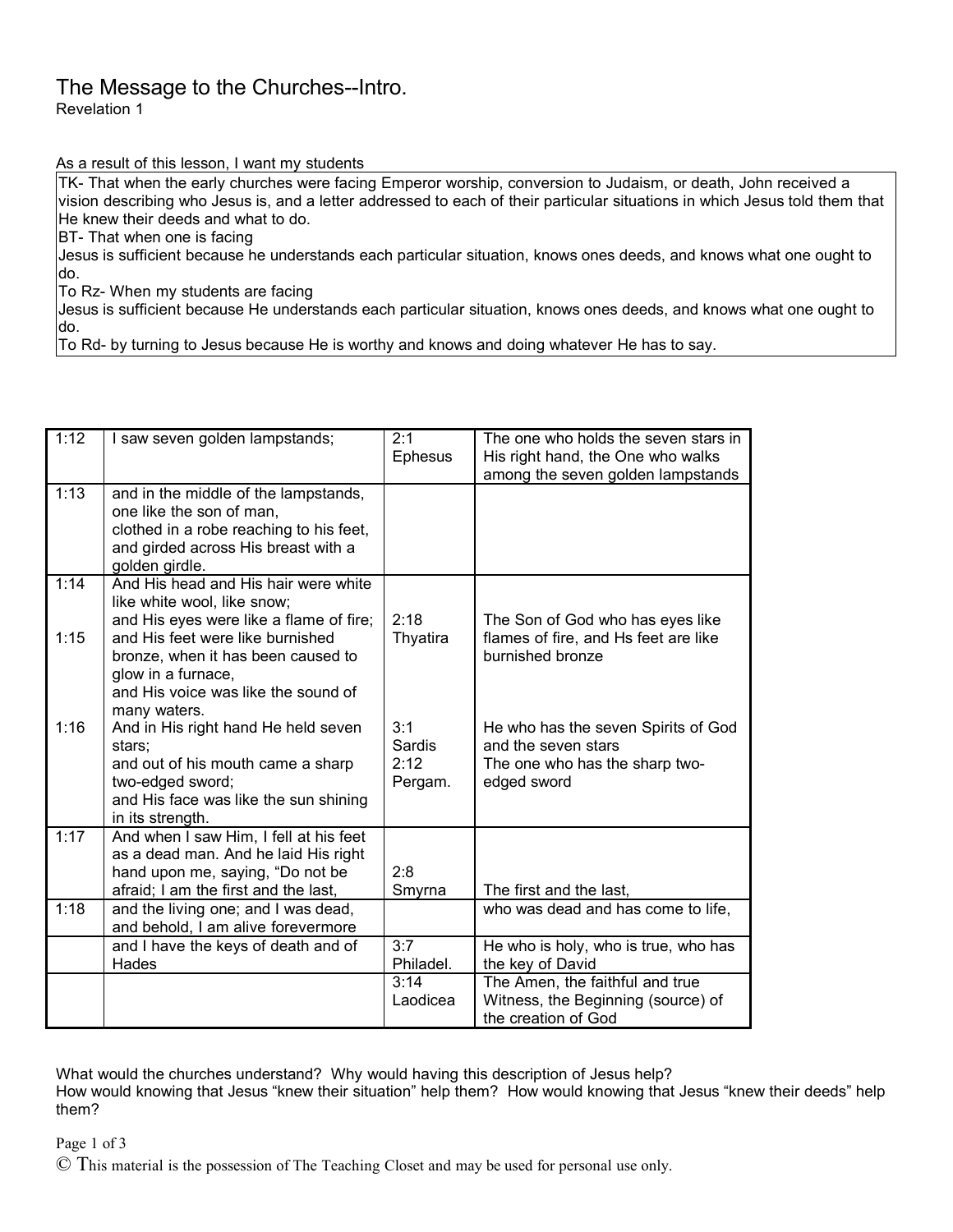## **Message to the Seven Churches**

| VS.  | Scripture                                            | Church | Description                                   | Message |
|------|------------------------------------------------------|--------|-----------------------------------------------|---------|
| 1:12 | I saw seven golden                                   |        | The one who holds the seven                   |         |
|      | lampstands;                                          |        | stars in His right hand, the One              |         |
|      |                                                      |        | who walks among the seven                     |         |
|      |                                                      |        | golden lampstands                             |         |
| 1:13 | and in the middle of the<br>lampstands, one like the |        |                                               |         |
|      | son of man,                                          |        |                                               |         |
|      | clothed in a robe                                    |        |                                               |         |
|      | reaching to his feet, and                            |        |                                               |         |
|      | girded across His breast                             |        |                                               |         |
|      | with a golden girdle.                                |        |                                               |         |
| 1:14 | And His head and His                                 |        |                                               |         |
|      | hair were white like white                           |        |                                               |         |
|      | wool, like snow;                                     |        | The Son of God who has eyes                   |         |
| 1:15 | and His eyes were like a                             |        | like flames of fire, and Hs feet are          |         |
|      | flame of fire;                                       |        | like burnished bronze                         |         |
|      | and His feet were like                               |        |                                               |         |
|      | burnished bronze, when                               |        |                                               |         |
|      | it has been caused to                                |        |                                               |         |
| 1:16 | glow in a furnace,                                   |        | He who has the seven Spirits of               |         |
|      | and His voice was like                               |        | God and the seven stars                       |         |
|      | the sound of many<br>waters.                         |        | The one who has the sharp two-<br>edged sword |         |
|      | And in His right hand He                             |        |                                               |         |
|      | held seven stars;                                    |        |                                               |         |
|      | and out of his mouth                                 |        |                                               |         |
|      | came a sharp two-edged                               |        |                                               |         |
|      | sword;                                               |        |                                               |         |
|      | and His face was like the                            |        |                                               |         |
|      | sun shining in its                                   |        |                                               |         |
|      | strength.                                            |        |                                               |         |
| 1:17 | And when I saw Him, I                                |        |                                               |         |
|      | fell at his feet as a dead                           |        |                                               |         |
|      | man. And he laid His                                 |        |                                               |         |
|      | right hand upon me,                                  |        | The first and the last,                       |         |
|      | saying, "Do not be afraid;                           |        |                                               |         |
| 1:18 | I am the first and the last,                         |        | who was dead and has come to                  |         |
|      | and the living one; and I<br>was dead, and behold, I |        | life,                                         |         |
|      | am alive forevermore                                 |        |                                               |         |
|      | and I have the keys of                               |        | He who is holy, who is true, who              |         |
|      | death and of Hades                                   |        | has the key of David                          |         |
| 1:19 | Write therefore, what you                            |        | The Amen, the faithful and true               |         |
|      | have seen, what is now,                              |        | Witness, the Beginning (source)               |         |

Page 2 of 3

© This material is the possession of The Teaching Closet and may be used for personal use only.